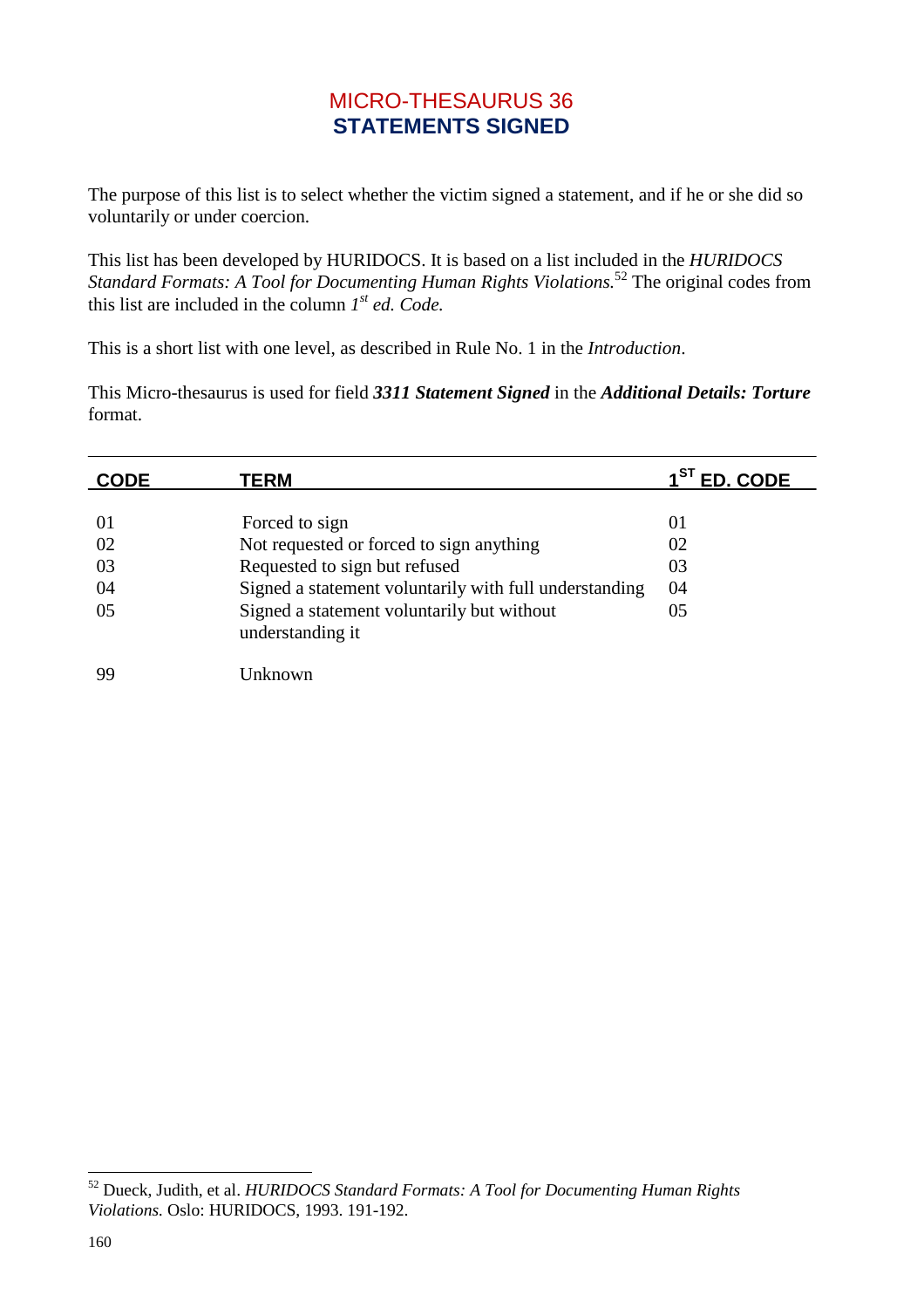## MICRO-THESAURUS 37 **MEDICAL ATTENTION**

The purpose of this list is to select the kind of medical assistance provided to a victim who was tortured.

This list has been developed by HURIDOCS. It is based on a list included in the *HURIDOCS Standard Formats: A Tool for Documenting Human Rights Violations.*<sup>53</sup> The original codes from this list are included in the column *1 st ed. Code.*

This is a hierarchical list with two levels, as described in Rule No. 3 in the *Introduction.*

This Micro-thesaurus is used for field *3312 Medical Attention* in the *Additional Details: Torture* format.

| <b>CODE</b> | TERM                                                        | $1ST$ ED. CODE |
|-------------|-------------------------------------------------------------|----------------|
|             |                                                             |                |
| 01          | Participation of medical officer in torture                 |                |
| 01 01       | No medical officer was present at any time                  | 01             |
| 01 02       | Medical officer was present before torture                  | 02             |
| 01 03       | Medical officer was present during torture                  | 03             |
| 01 04       | Medical officer participated in torture                     | 04             |
| 01 05       | Medical officer was present after torture                   | 05             |
| 02          | <b>Medical attention</b>                                    |                |
| 02 01       | No medical attention was needed, according to the<br>victim | 01             |
| 02 02       | Medical attention was requested by the victim               | 02             |
| 02 03       | No medical attention was provided                           | 03             |
| 02 04       | Limited medical attention was provided                      | 04             |
| 02 05       | Adequate medical attention was provided                     | 05             |
| 02 06       | Excellent medical attention was provided                    |                |
| 99          | Unknown                                                     |                |

 $\overline{a}$ 

<sup>53</sup> Dueck, Judith, et al. *HURIDOCS Standard Formats: A Tool for Documenting Human Rights Violations.* Oslo: HURIDOCS, 1993. 192.